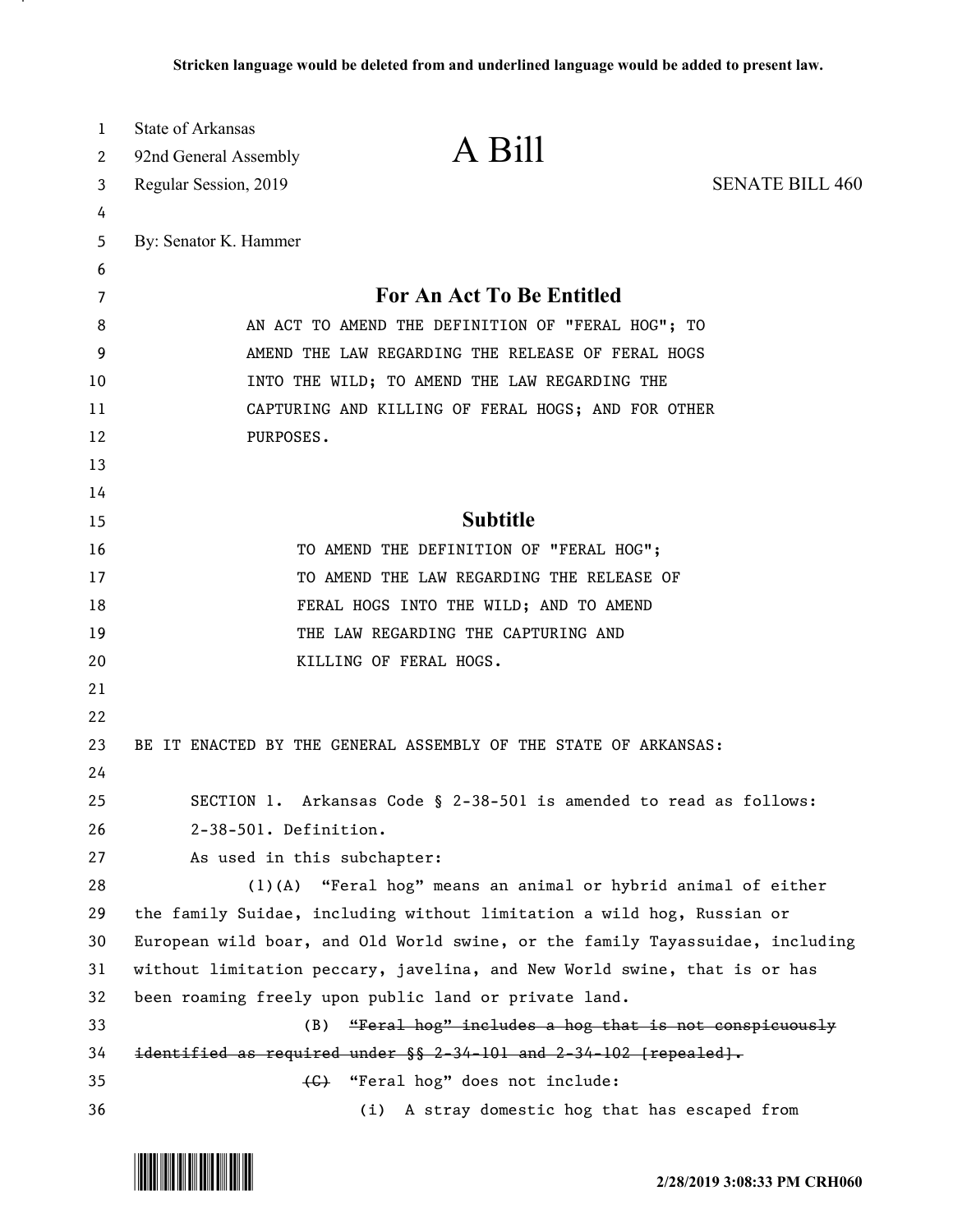domestic confinement for less than: (a) Five (5) calendar days; or (b) Fifteen (15) calendar days if the owner of the stray domestic hog provides notice of the escape to all adjacent 5 landowners within the first five (5) calendar days of the escape;  $\Theta$  (ii) A hog held by a zoo accredited by the Association of Zoos and Aquariums or by the designated caretakers of the 8 University of Arkansas mascot; and or (iii) A hog held while being transported to livestock market or for slaughter and having a premises identification tag or other official eartag; and (2) A "feral hog" is deemed to be a public nuisance. SECTION 2. Arkansas Code § 2-38-502 is amended to read as follows: 2-38-502. Capturing and killing feral hogs — Definition. (a) A person may capture or kill a feral hog only as follows: (1) On private land if the person is the landowner or lessee or 18 has the permission of the landowner or lessee; and  $(2)$   $(A)$  On public land if:  $\leftarrow$  (i)(A) Allowed by the landowner landowning entity; and 22 Contract Contract Contract Contract Contract Contract Contract Contract Contract Contract Contract Contract Contract Contract Contract Contract Contract Contract Contract Contract Contract Contract Contract Contract Con 23 hunting license and complies with Arkansas hunting rules $\frac{1}{10}$  or 24 (B) However, a certified law enforcement officer or a public employee engaged in the performance of his or her official duties is 26 exempt from the requirement under subdivision  $(a)$  (2)(A) of this section. (3) After providing verification that he or she has a valid permit issued by the Arkansas Livestock and Poultry Commission in accordance with 16 U.S.C. § 742j-1, as it existed on January 1, 2019, upon determining that the permit applicant has a bona fide need to kill feral hogs for protection of land, water, wildlife, livestock, domesticated animals, human life, or crops, and not for a recreational hunting purpose. (b) A person whose hunting license is revoked shall not take or kill a feral hog during the period of the revocation. (c)(1) A feral hog captured by any means under subsection (a) of this section shall be immediately: killed.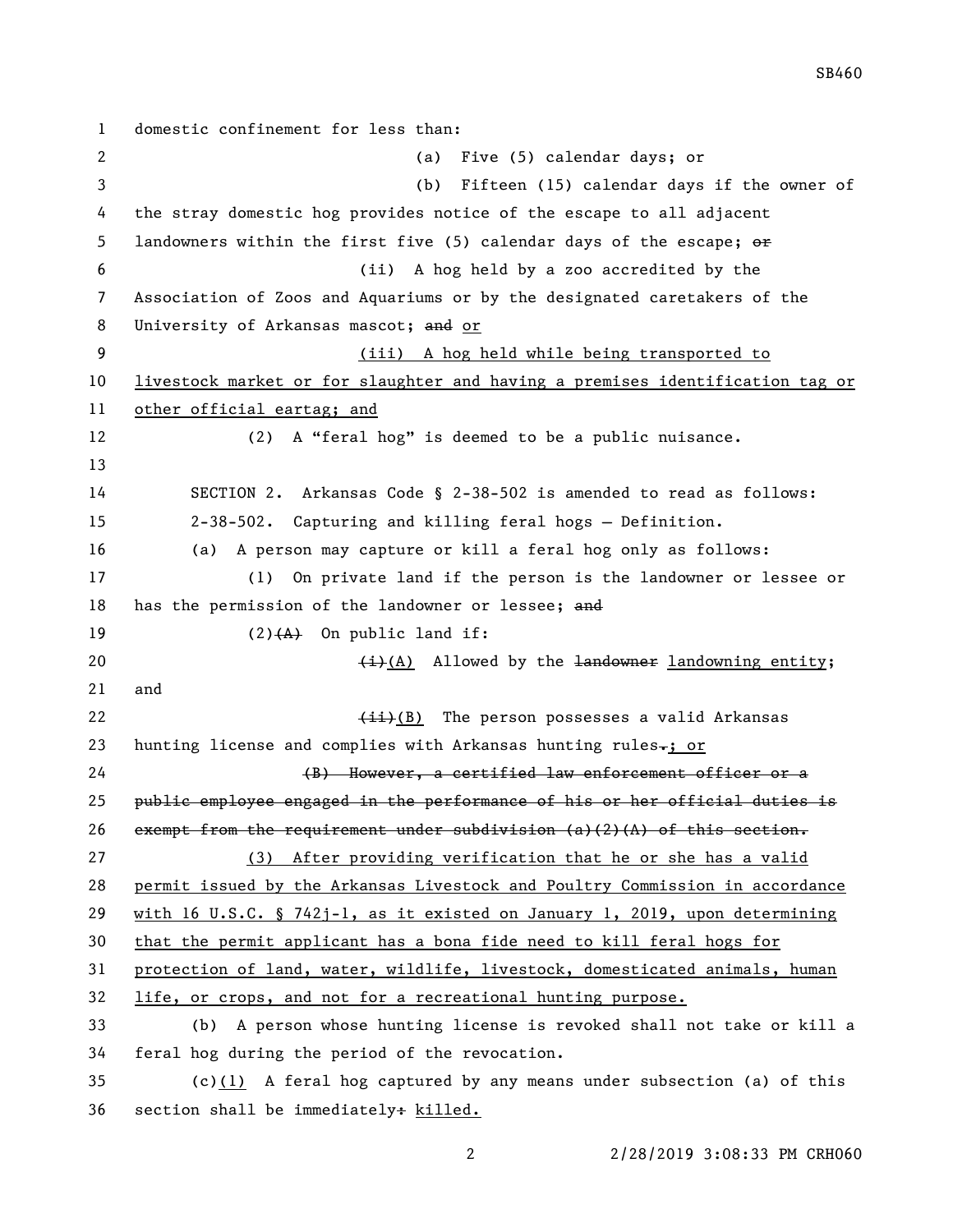$(1)$   $(A)$  Killed. 2 (B)(2) If a feral hog is captured on private property and not moved from the private property, the landowner or a lessee is not 4 required to kill the feral hog immediately; or.  $(2)(A)$  Permanently identified by eartag approved by the Arkansas Livestock and Poultry Commission and transported to a terminal facility that is certified by the commission. **8 (B)** The commission shall adopt rules for the issuance of a certification permit for a terminal facility and the requirements for 10 inspection of a terminal facility. 11 (C) A terminal facility shall: **(i)** Maintain a record of each feral hog purchased, including without limitation the: 14 and 14 and 14 and 14 and 14 and 14 and 14 and 14 and 14 and 14 and 14 and 14 and 14 and 14 and 14 and 14 and 14 and 14 and 14 and 14 and 14 and 14 and 14 and 14 and 14 and 14 and 14 and 14 and 14 and 14 and 14 and 14 an **(b)** Date of the purchase; (c) Number of feral hogs purchased; and (d) Eartag number issued for each feral hog 18 <del>purchased; and</del> **19 Example 2 EXECUTE:** Comply with all swine rules adopted by the commission. (D) As used in this subsection, "terminal facility" means 22 a facility for the containment of domestic and feral hogs that requires that 23 a hog be killed before leaving the facility.  $(E)+(d)(1)$  A feral hog shall not may be released into the 25 wild only under any circumstances. when the commission authorizes an employee 26 of a state or federal agency to capture or release a feral hog, or both, for tracking or research purposes and with permission of the owner or lessee of the property. (2) Feral hogs that are captured for the purpose of tracking or 30 research shall be killed upon completion of the tracking or research project. (e) A certified law enforcement officer or a public employee engaged in the performance of his or her official duties is exempt from the requirements under subdivisions (a)(2) and (3) of this section. SECTION 3. Arkansas Code § 2-38-504(a)-(d), concerning the release of hogs into the wild, are amended to read as follows:

SB460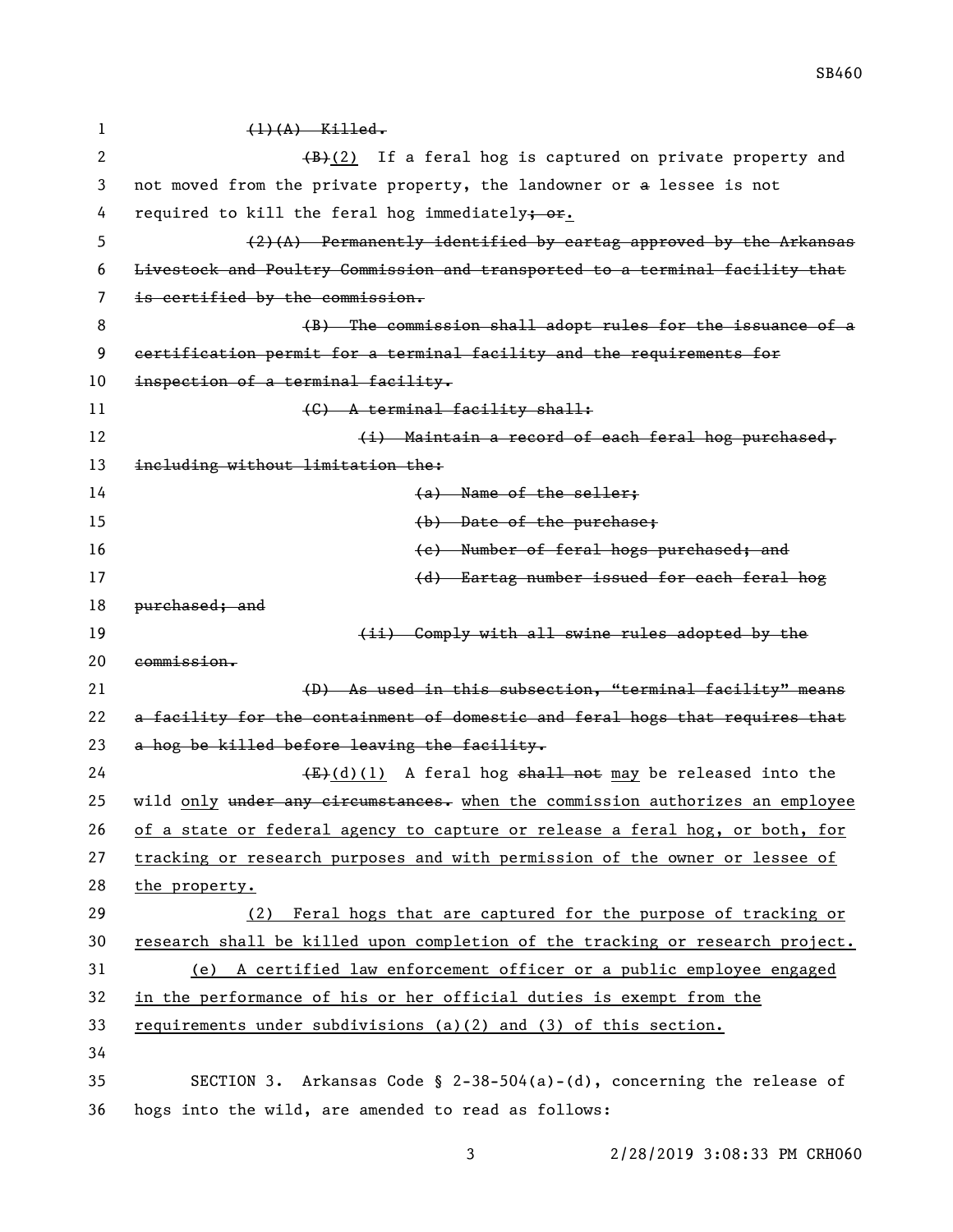(a) A Except as provided in § 2-38-502(d), a person who knowingly releases or attempts to release a live hog upon public or private land upon conviction is guilty of an unclassified misdemeanor and is subject to a fine of not less than one thousand dollars (\$1,000) per hog nor more than five 5 thousand dollars (\$5,000) per hog and, imprisonment not exceeding ninety (90) days revocation of his or her hunting and fishing rights in the state for up 7 to five (5) years, or a combination of fine and imprisonment. (b)(1) A person who knowingly releases or attempts to release a live hog on private property upon conviction is guilty of an unclassified misdemeanor and is subject to a fine of not less than one thousand dollars (\$1,000) per hog nor more than five thousand dollars (\$5,000) per hog or 12 imprisonment not exceeding thirty (30) days, or both. 13 (2) However, subdivision (b)(1) Subsection (a) of this section 14 does not prohibit a person from. 15 (A) Introducing introducing a domestic hog for farm purposes onto private property enclosed with a fence sufficient under § 2-39- 17 101 et seq. and with permission of the owner or lessee of the property; or. 18 (B)(i) Continuing to operate a hog-hunting facility 19 established before August 16, 2013, if: (a) The hog-hunting facility and operation meet the requirements imposed by the Arkansas Livestock and Poultry Commission for animal identification, transportation, and quarantine; (b) The hog-hunting facility and operation are subject to periodic inspections by the commission; and (c) The hog-hunting facility and operation are certified by the commission as a terminal facility, as defined in § 2-38-  $27 \frac{502(e)}{e}$ 28 (ii) An owner or operator of a hog-hunting facility that is in operation before August 16, 2013, that does not meet the requirements stated in subdivision (b)(2)(B)(i) of this section is prohibited from purchasing or transporting a live feral hog under this subchapter.  $(iii)$  Except as provided in subdivision  $(b)(2)(B)(i)$  of this section, a person is prohibited from establishing or operating a business in which one (1) or more feral hogs are placed in one (1) or more fenced enclosures, regardless of the size of the enclosure, for the purpose

of conducting a hog-hunting operation.

SB460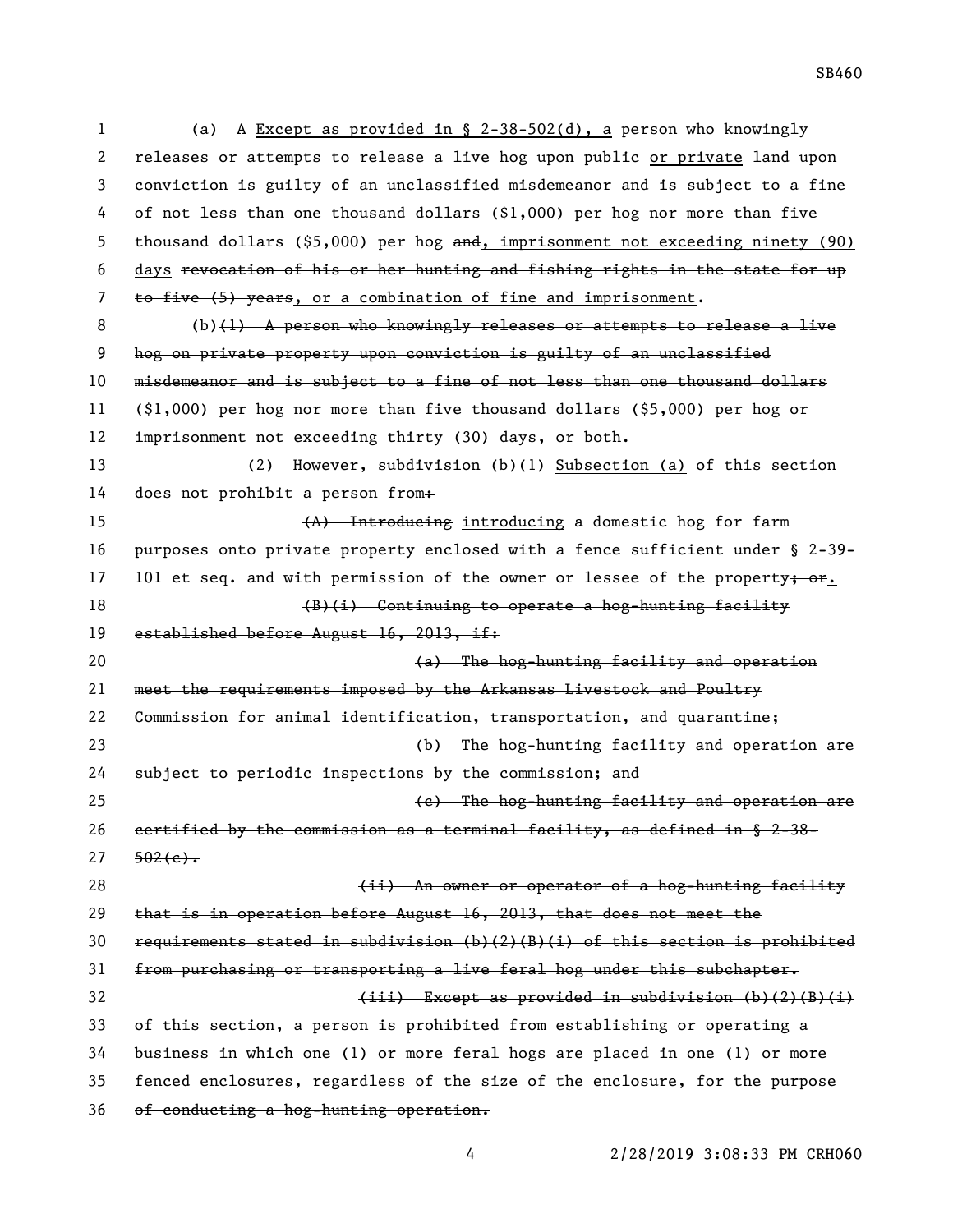1 (e)(b) A person who knowingly purchases, sells, offers for sale, receives, possesses, imports, distributes, or transports a live feral hog upon conviction is guilty of an unclassified misdemeanor and is subject to a fine of one thousand dollars (\$1,000) per hog or imprisonment not exceeding thirty (30) days, or both. (d)(c) Upon the arrest of a person under this section, the arresting 7 law enforcement officer shall may seize and take custody of any hog in the possession of the arrested person and may seize any equipment used in furtherance of the violation, including without limitation a motor vehicle, trailer, and trap. SECTION 4. Arkansas Code § 2-38-504(g) and (h), concerning the penalty for releasing a hog into the wild, are amended to read as follows: (g) Any A certified state law enforcement officer may write a citation for a violation under this section. (h)(1) Fines collected under this section shall be deposited into the 17 Game Protection Fund Feral Hog Eradication Fund that is designated as special revenues for the Arkansas Natural Resources Commission. (2) The funds designated under subdivision (h)(1) of this section are to be used for eradication efforts to eliminate feral hogs. SECTION 5. Arkansas Code § 19-6-301, concerning the enumeration of special revenues, is amended to add an additional subdivision to read as follows: (263) Fines collected under § 2-38-504. SECTION 6. Arkansas Code Title 19, Chapter 6, is amended to add an additional section to read as follows: 29 19-6-840. Feral Hog Eradication Fund. (a) There is created on the books of the Treasurer of State, the Auditor of State, and the Chief Fiscal Officer of the State a special revenue fund to be known as the "Feral Hog Eradication Fund". (b) The fund shall consist of: 34 (1) Fines collected under § 2-38-504; and 35 (2) Any other revenues as may be authorized by law. (c) The fund shall be used by the Arkansas Natural Resources

SB460

2/28/2019 3:08:33 PM CRH060